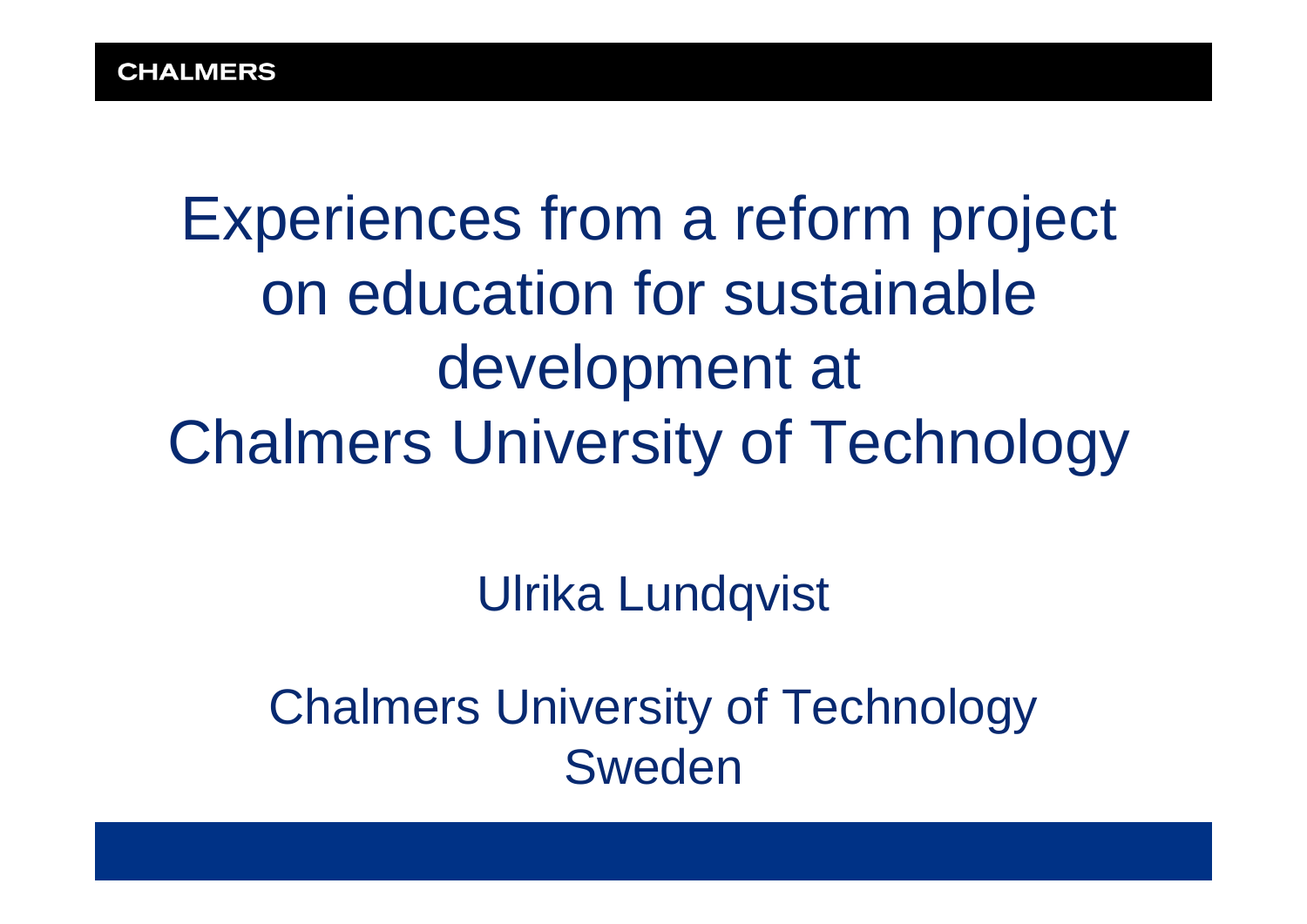#### Chalmers University of Technology Göteborg, Sweden



1,600 faculty and PhD students 800 staff 10,600 students:

#### • 6,000 students in MScEng and MArch Programmes, 5 years

- International Master's programmes, last 2 years
- 1,500 students in BScEng and BSc Programmes, 3 years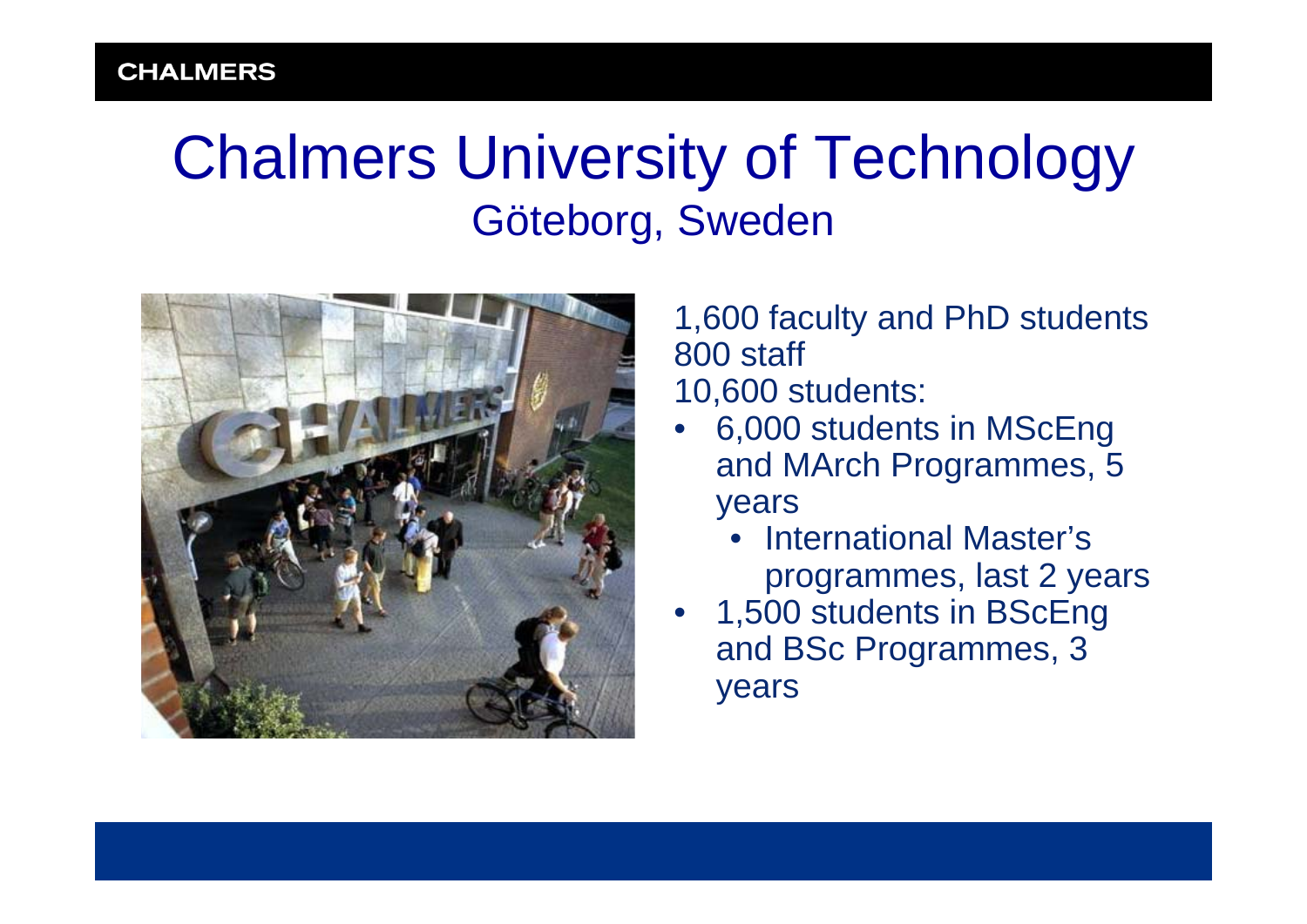### Ulrika Lundqvist

- One of responsible persons in an ESD project at Chalmers
- Teacher in environment and SD (E&SD) courses
- Director of Master's programme in E&SD (Industrial Ecology)
- Researcher in E&SD
- Head of division of Physical Resource Theory, Department of Energy and Environment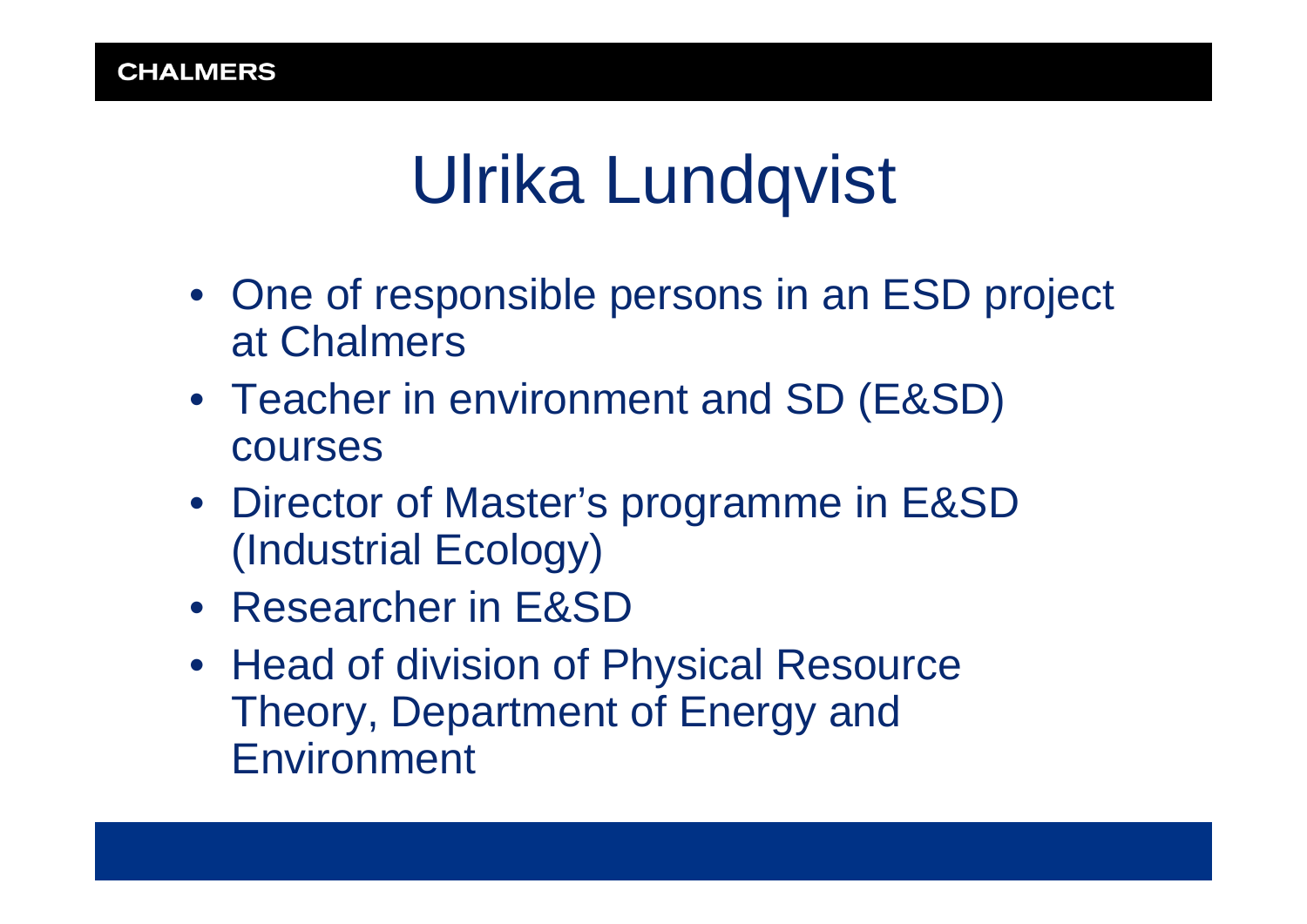### Why ESD at Chalmers?

- Chalmers' vision: Chalmers for a sustainable future
- Pull from authorities
- Demand from industry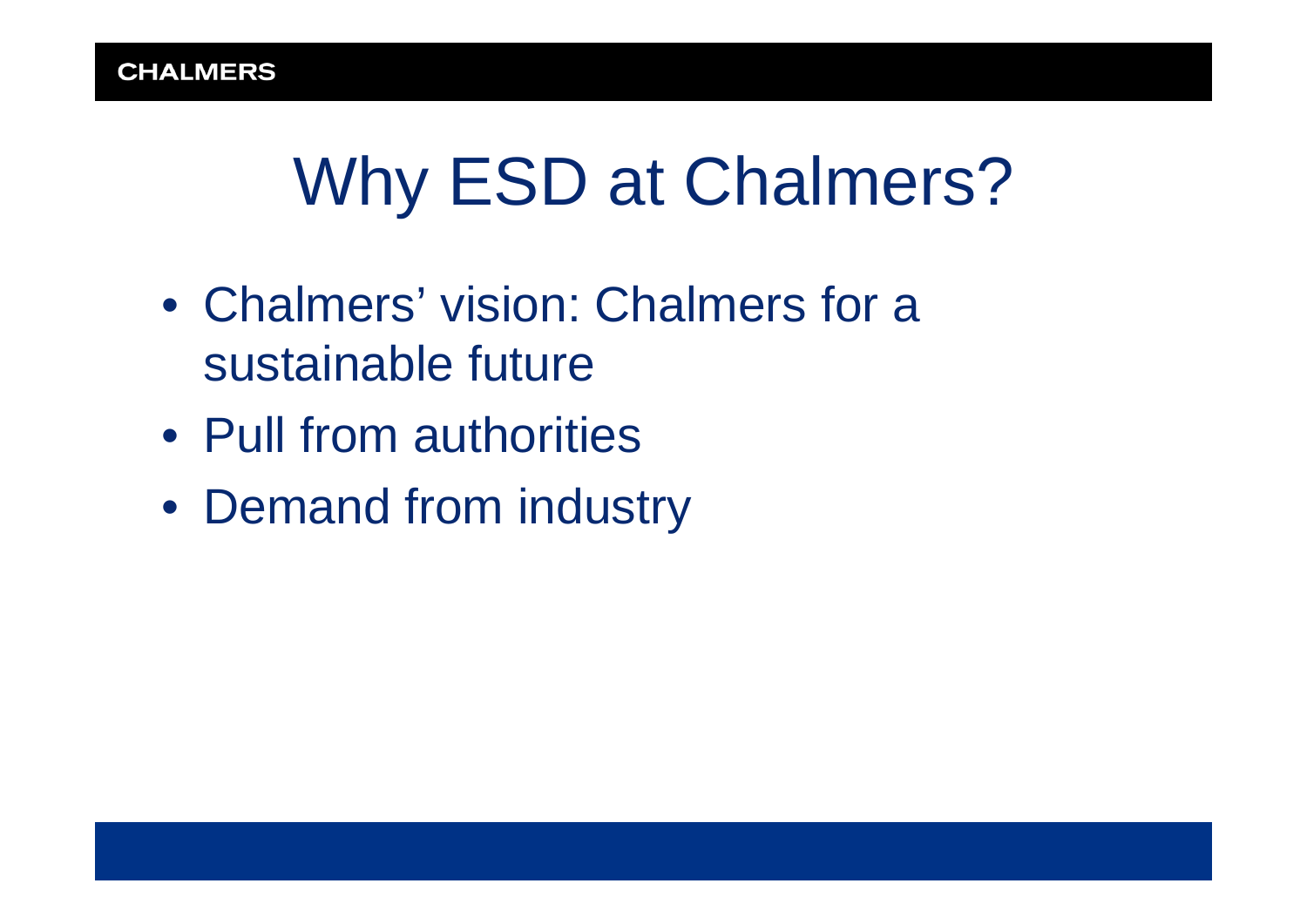### Pull from authorities

- The Swedish Degree Ordinance for the Master of science in engineering degree contains requirements on student learning related to sustainable development
- The Swedish agency for higher education:
	- Evaluation in 2005
	- Criticized all Master of Science in engineering programmes for *insufficient education on sustainable applications of technology*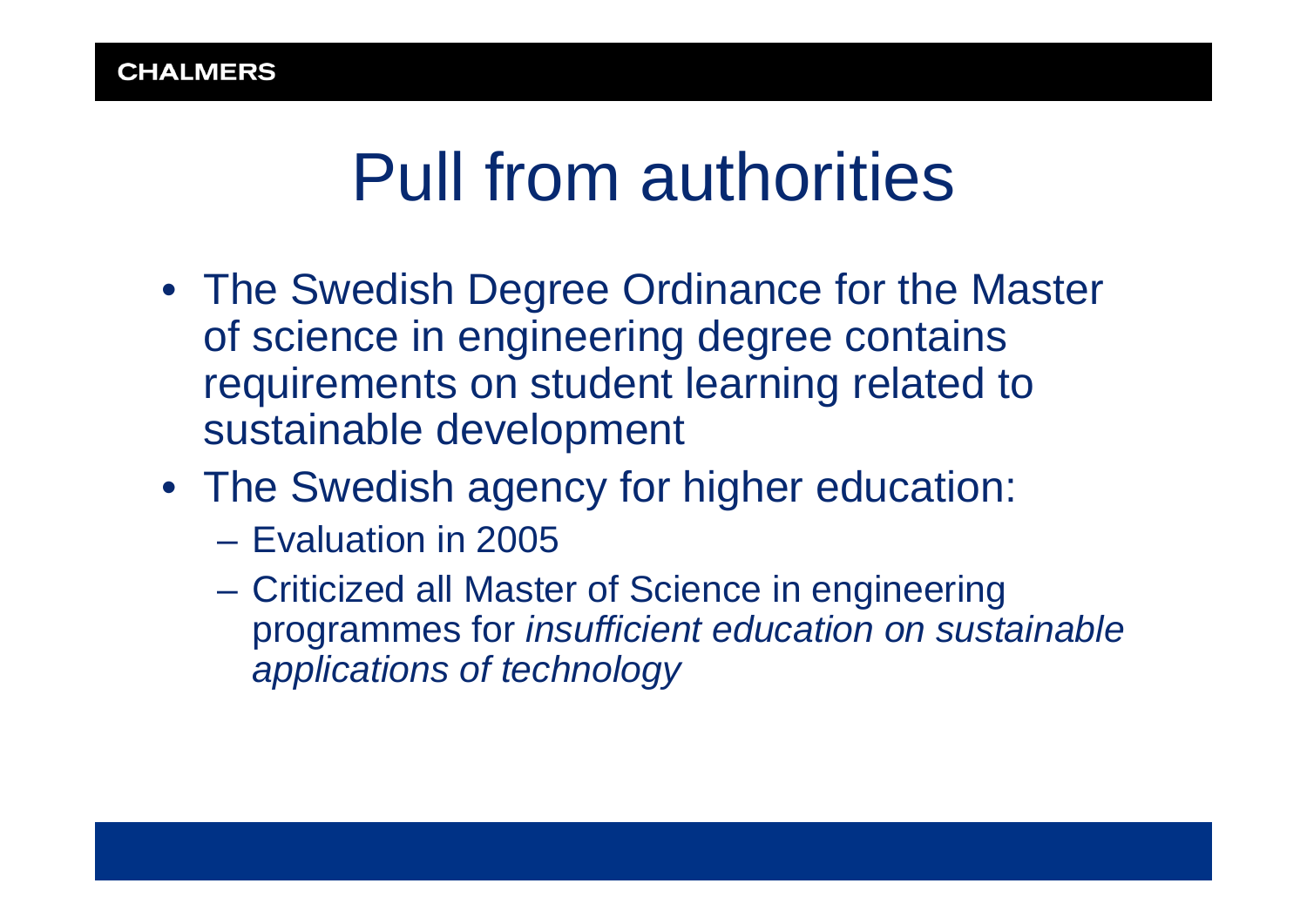**CHALMERS** 



Idea from Alan AtKisson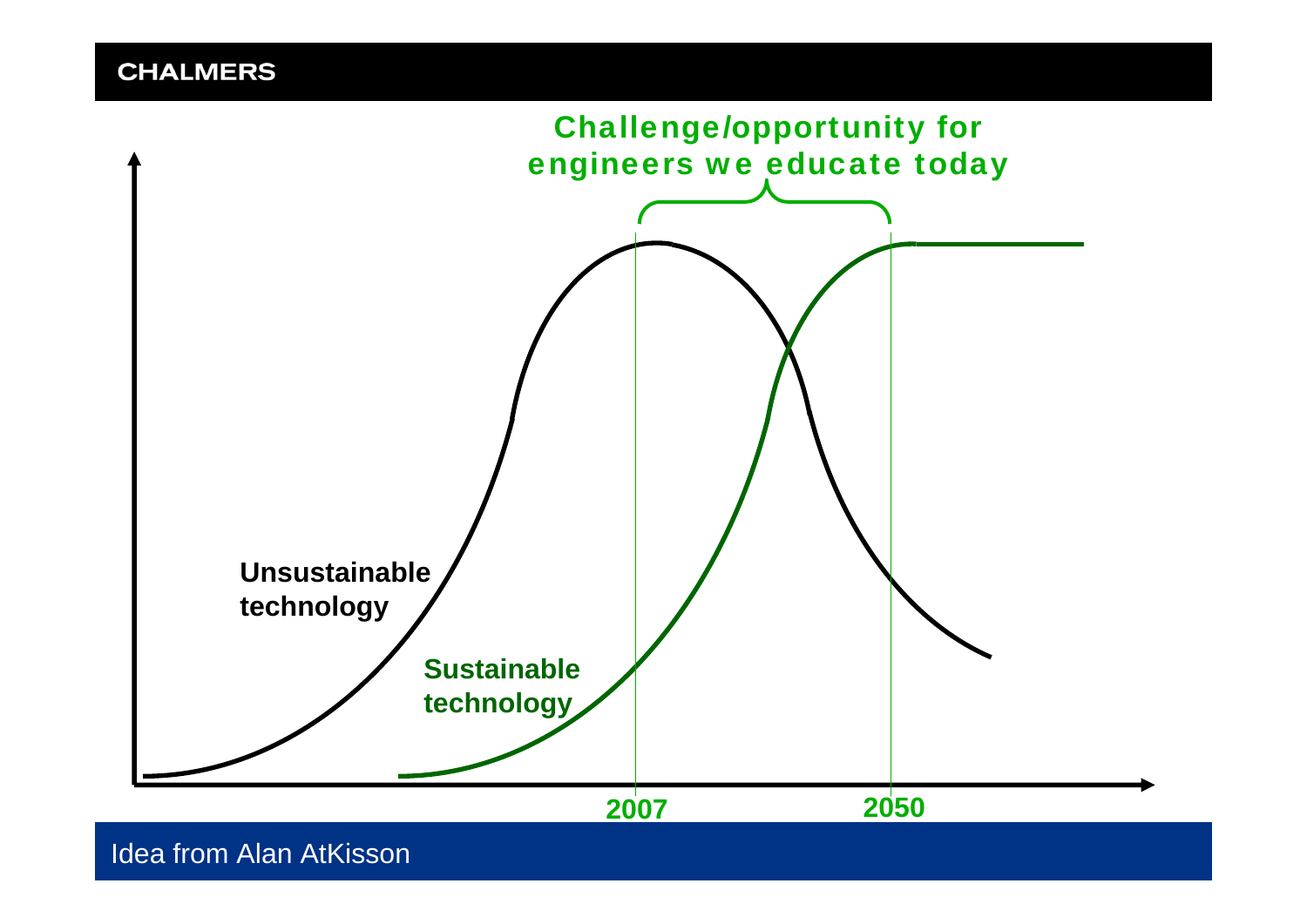### ESD at Chalmers

- Welcome to all new students each year with 1 hour presentation on SD
- Compulsory courses in environment and SD (five full weeks study) for all engineers and architects (five and three years long programmes)
- Compulsory courses in "humans, technology, and society" (five full weeks study) for all engineers and architects (five years long programmes)
- Five international Master's programmes with focus on SD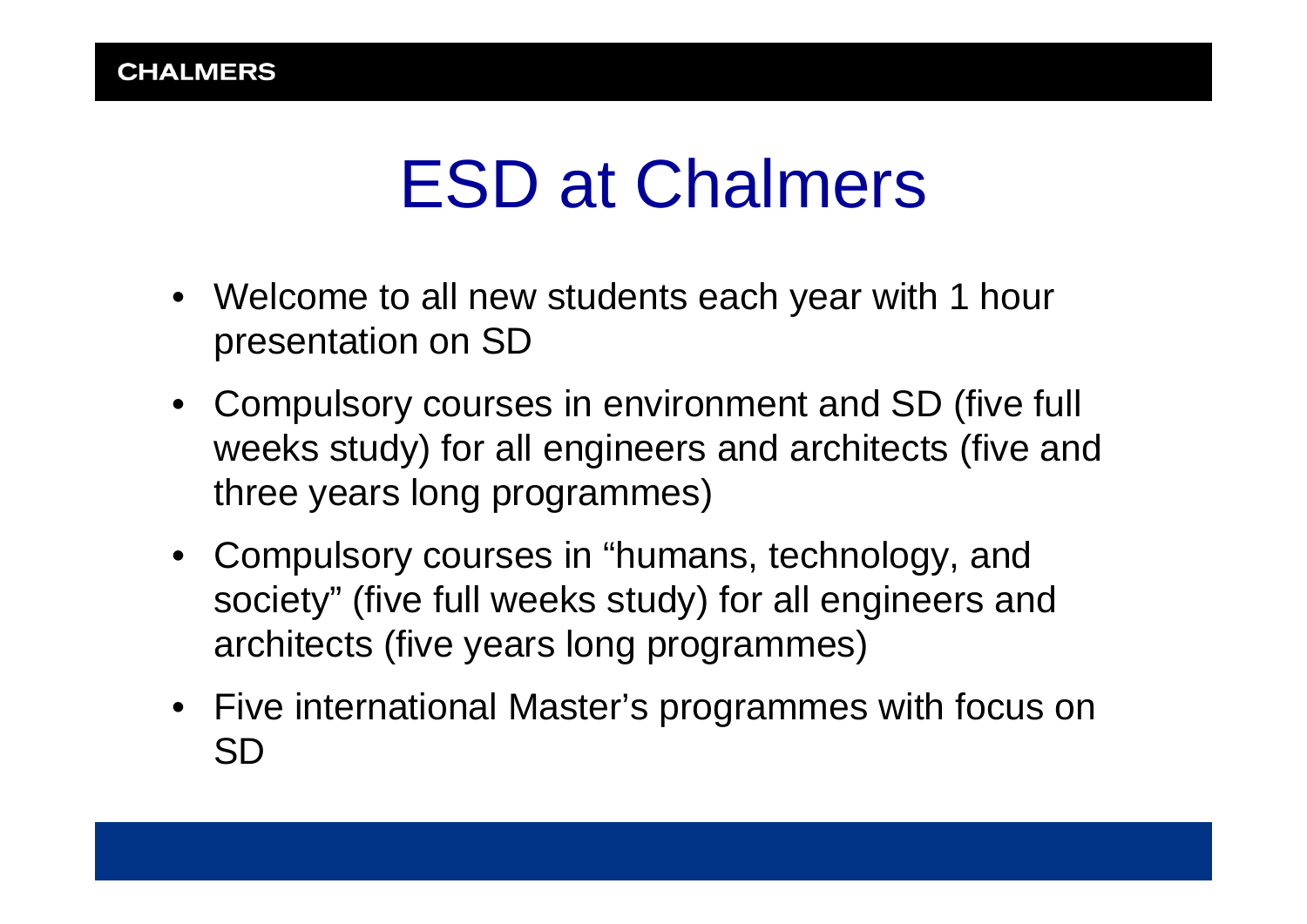### Challenges at Chalmers

- Decentralized responsibility for the fulfilment of the E&SD requirement:
	- Each programme director decide how the requirement should be fulfilled
	- The teachers in these courses are researchers in different engineering fields. Few of the teachers are researchers in E&SD.
- How to motivate students who do not (yet) think that E&SD is relevant for their educations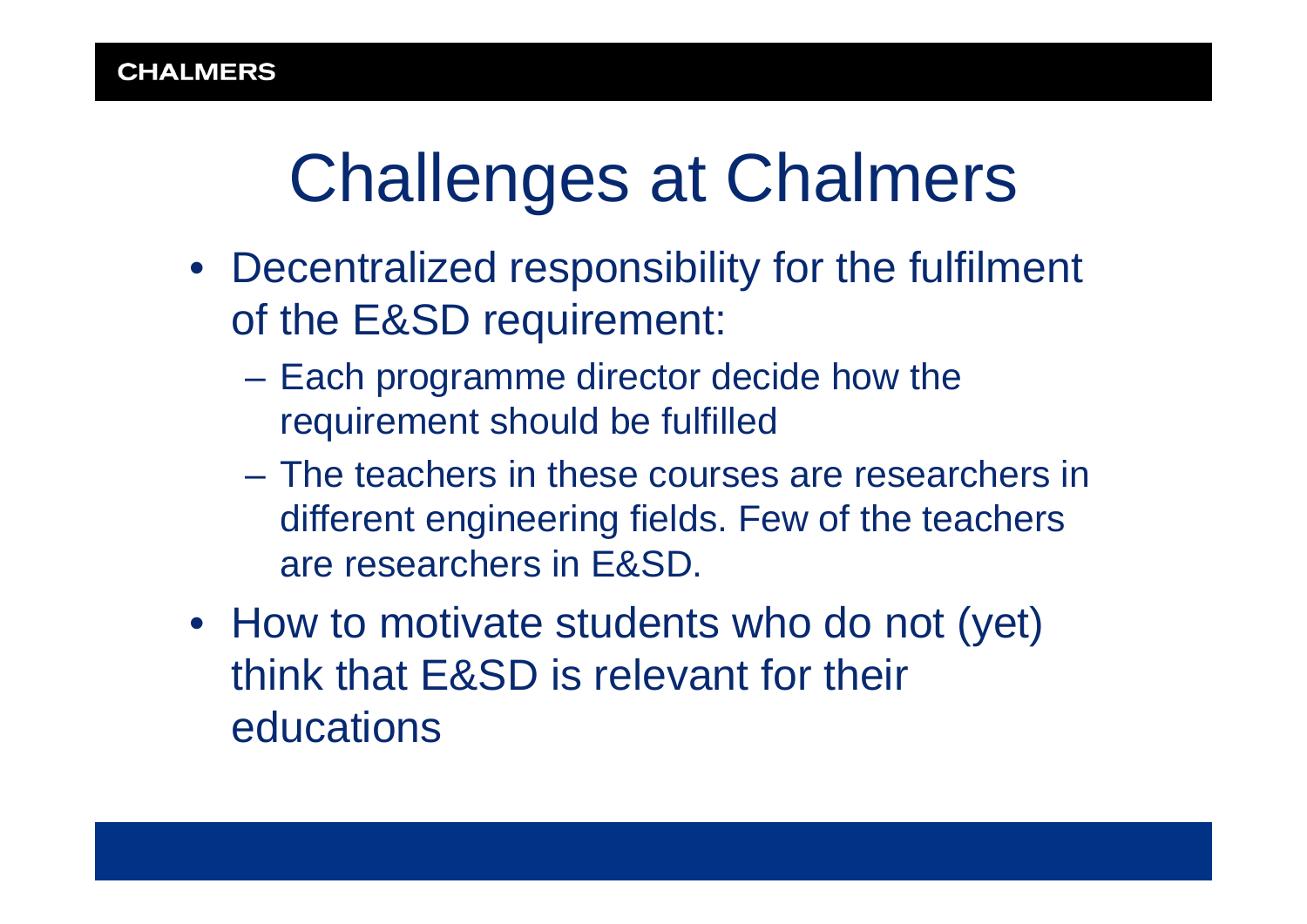# The ESD project at Chalmers

- A reform project during 2006-2009 (end June 30)
- Funded by Chalmers
- Connected to a UNESCO chair in ESD:
	- John Holmberg, vice president of Chalmers since 2007
- Engaged persons in sub-projects:
- Educational programme directors, teachers, students, environmental coordinator, study councellors etc

http://www.chalmers.se/gmv/SV/projekt/esd\_chalmers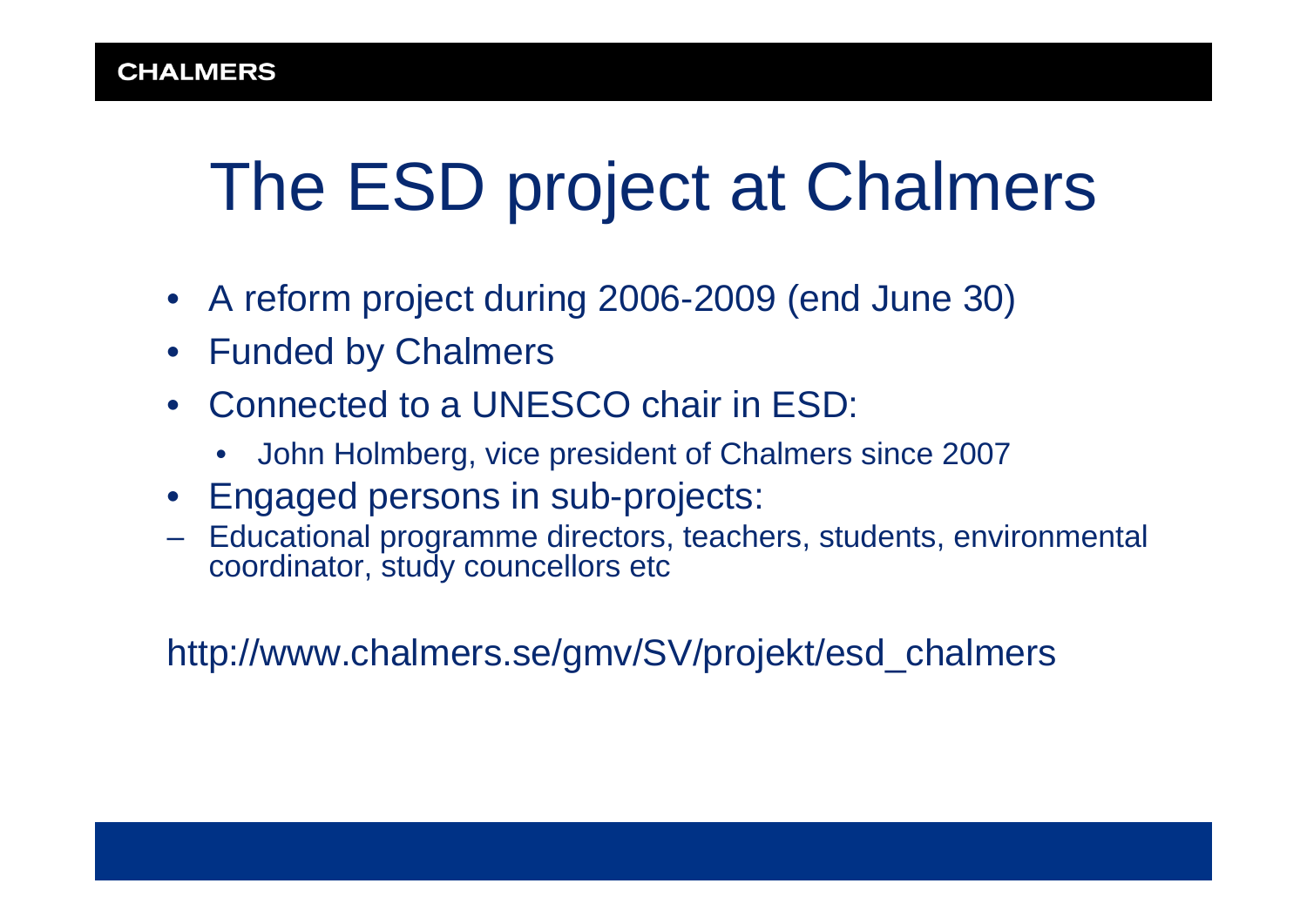# Goals in the ESD project

To develop, in three years, an organization that:

- 1. Guarantees and continuously improves the quality of the compulsory basic courses in SD at Chalmers.
- 2. Guarantees and continuously improves the quality of SD content in other courses.
- 3. Gives support to those who order SD courses.
- 4. Gives support to students when choosing SD courses.
- 5. Gives internal and external information about ESD.
- 6. Handles cooperation with internal and external stakeholders (especially Göteborg University) within ESD.
- 7. Gives a forum (physical/virtual) to meet for students and for teachers with interests in the area.
- 8. Supports education of non-teaching personnel within the SD area.
- 9. Supports the development of a campus reflecting Chalmers initiative for SD.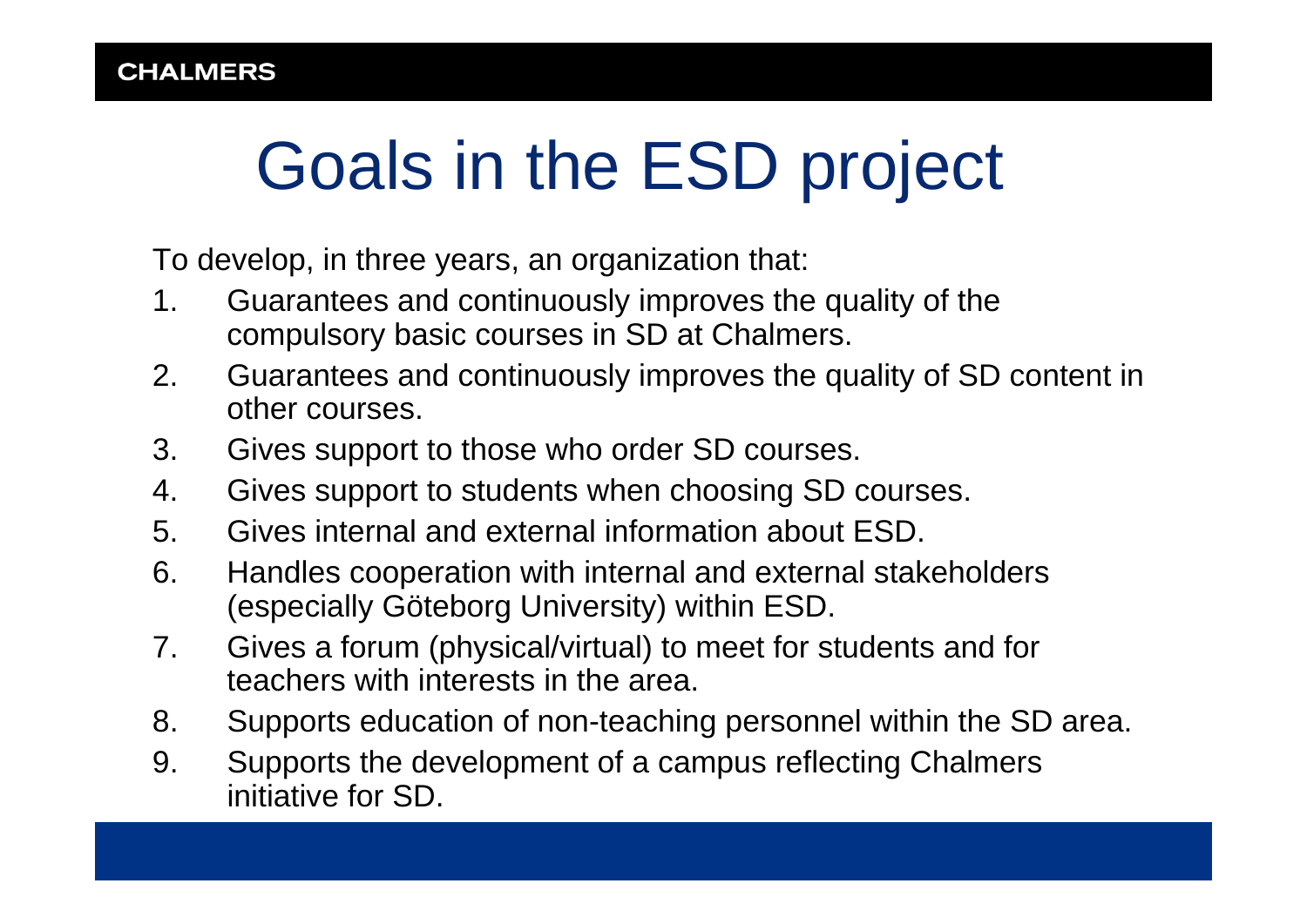### Backcasting approach

1. Criteria: E.g. good quality

3. Desired future

4. Actions towards desired future

2. Present situation

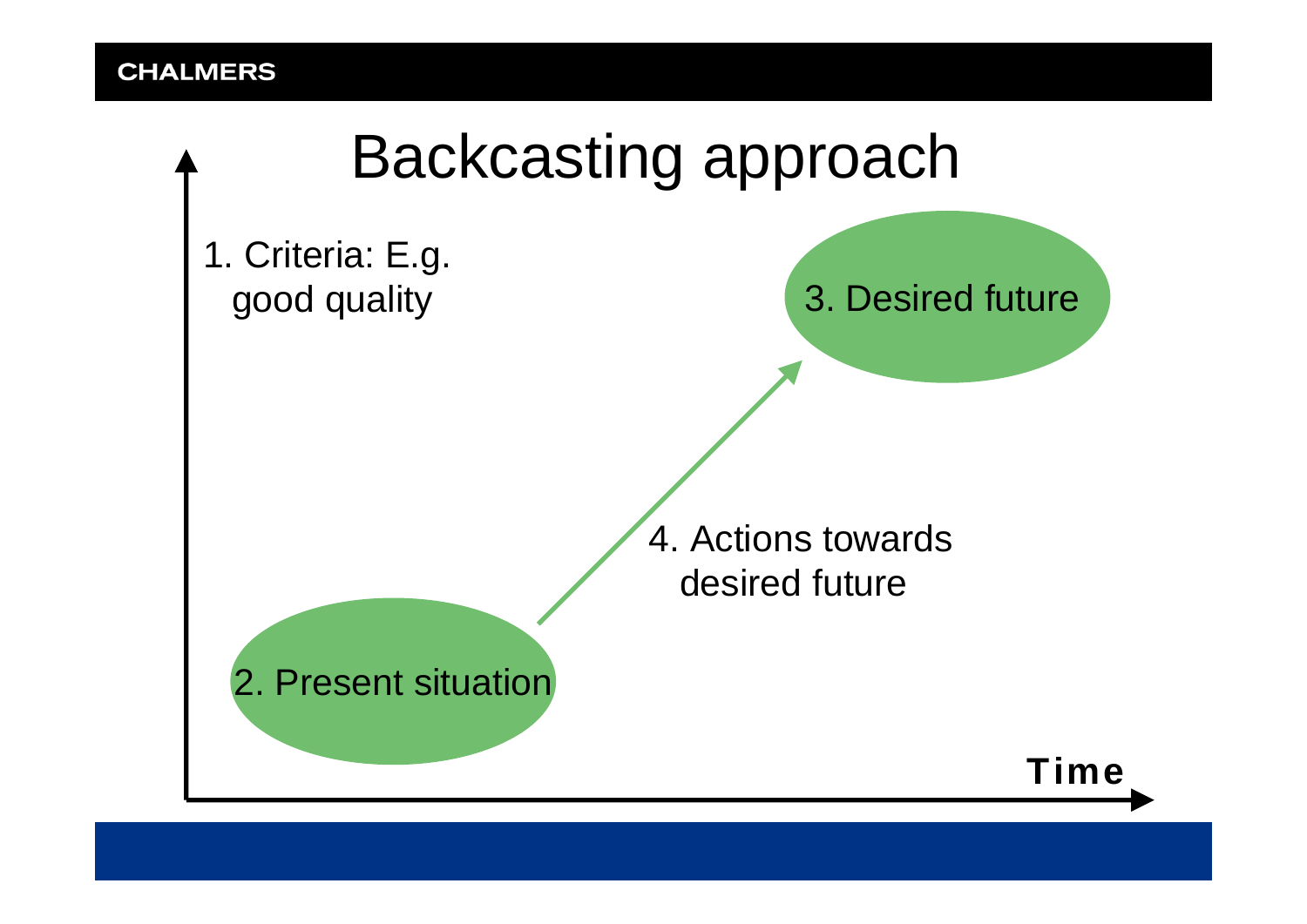### Backcasting in ESD work at Chalmers

Iterative process:

• i.e. the steps are not performed in consecutive order, but sometimes mixes steps and goes back to an earlier step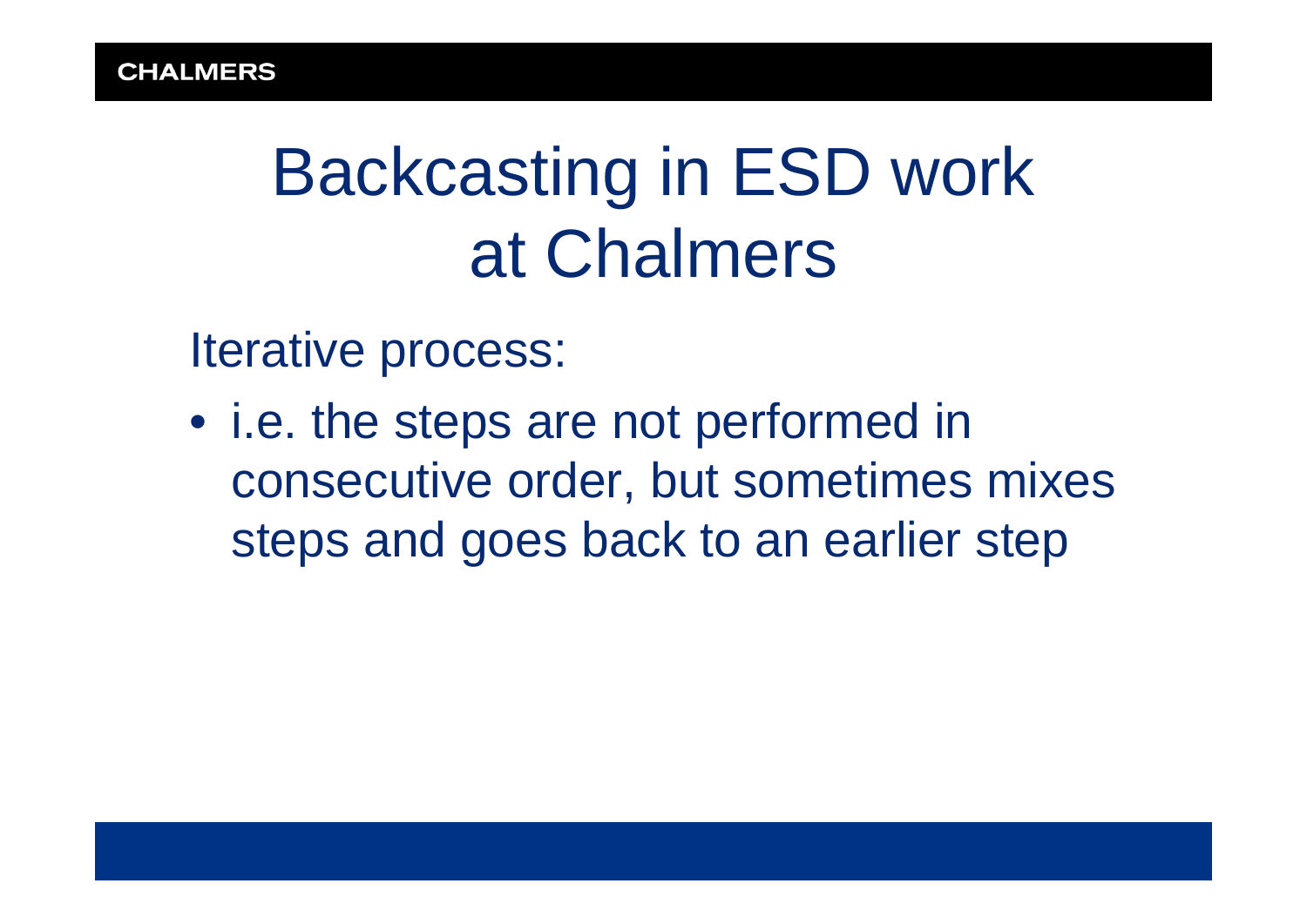### 1. Criteria

Good quality:

- Example of sub-project:
	- Intended student learning outcomes for compulsory basic courses in E&SD at Chalmers
- Aim:
	- Create a shared view
	- Create a common language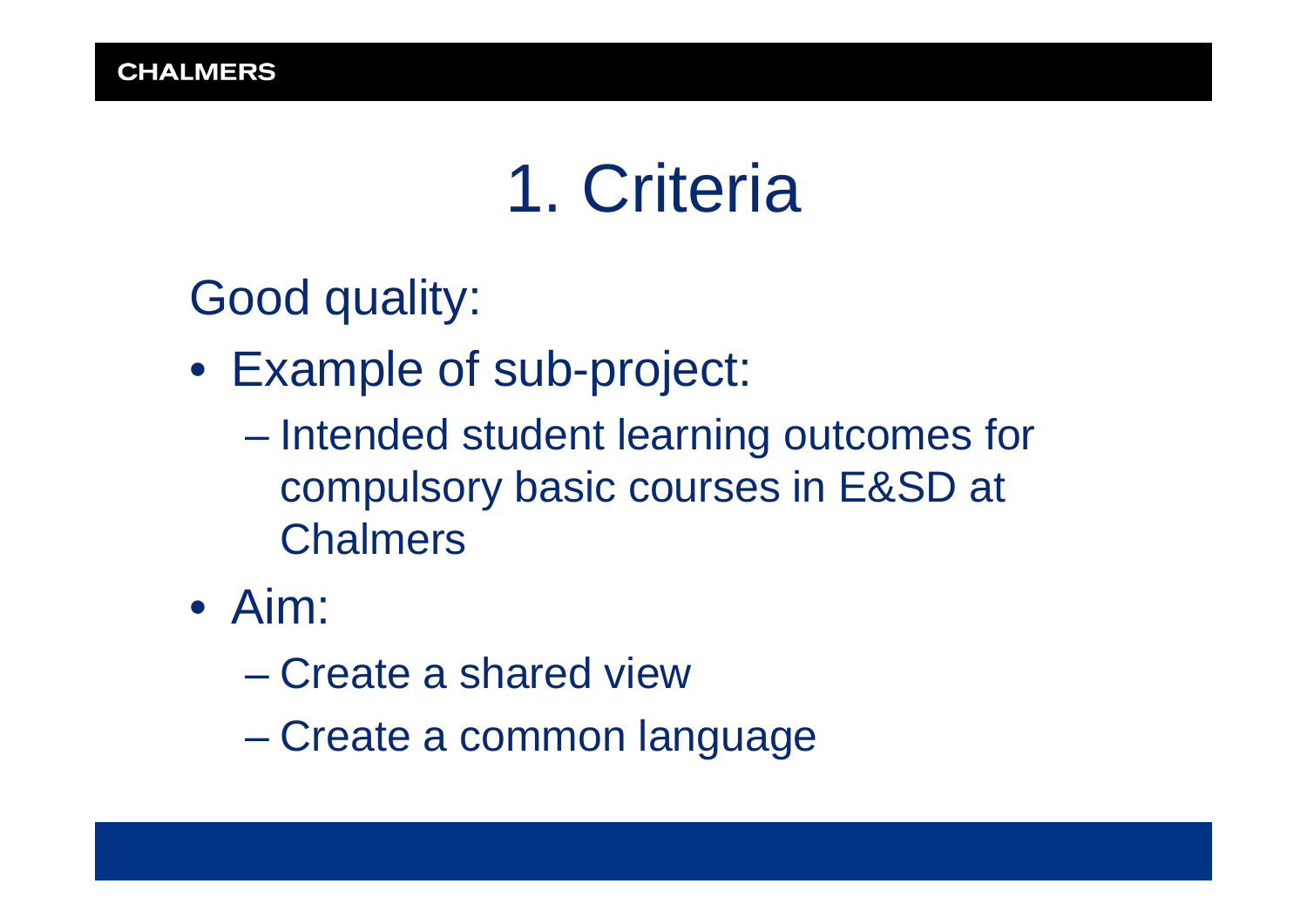#### Intended learning outcomes

- Compulsory basic courses in E&SD at Chalmers:
	- 7.5 hec at bachelor level
- Two pages document
- Developed during several years in a participatory process:
	- Involving programme directors, teachers, students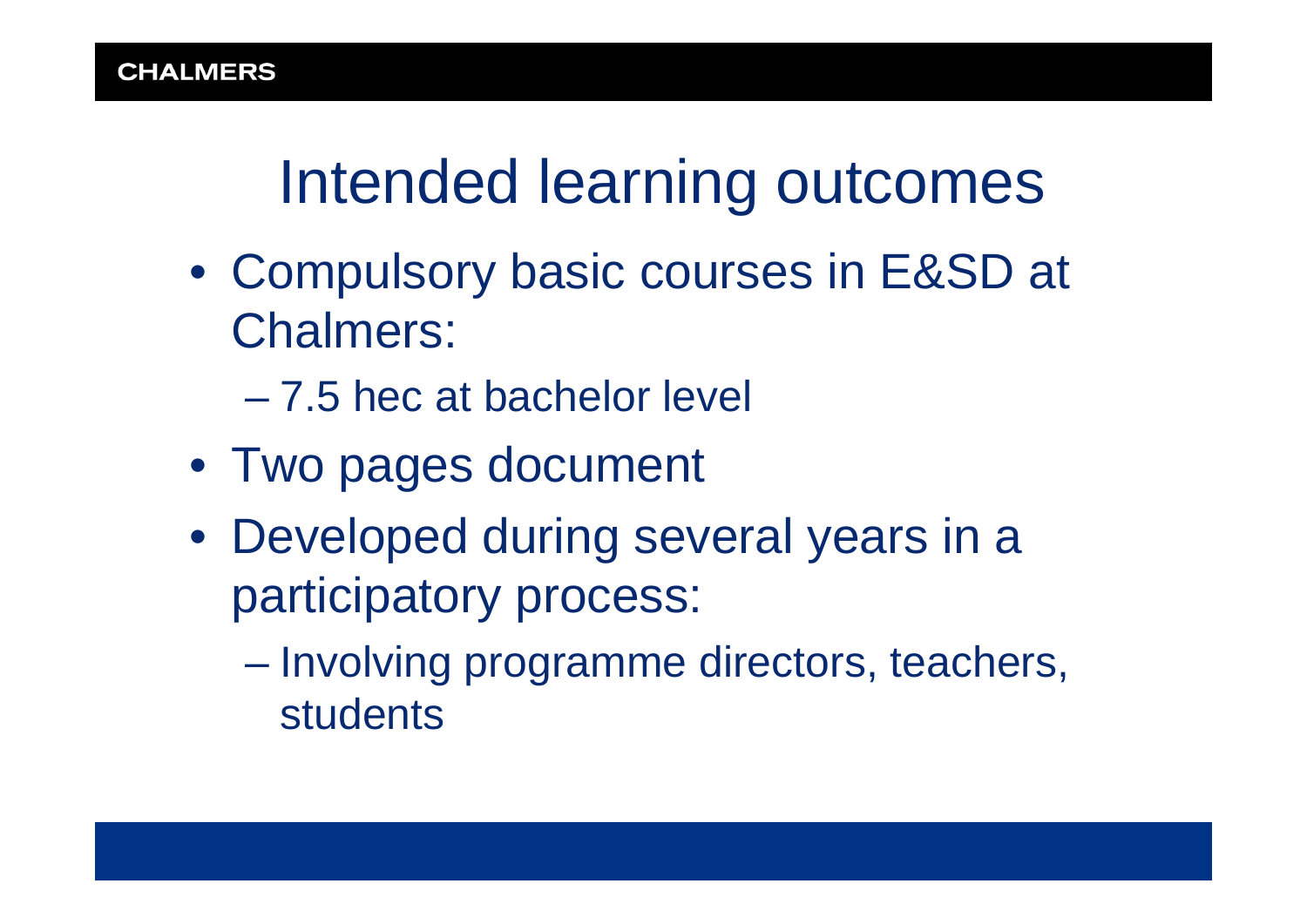### Intended learning outcomes for compulsory basic courses in E&SD

- Content in courses should be adjusted to be relevant for the different disciplines of the programmes:
	- E.g. technical systems, methods and examples should be relevant for the programme and professional field
- However, also content not directly relevant for programme disciplines should be included:
	- E.g. concept of SD, natural systems
- Intended learning outcomes divided into:
	- Knowledge and understanding
	- Skills and abilities
	- Attitudes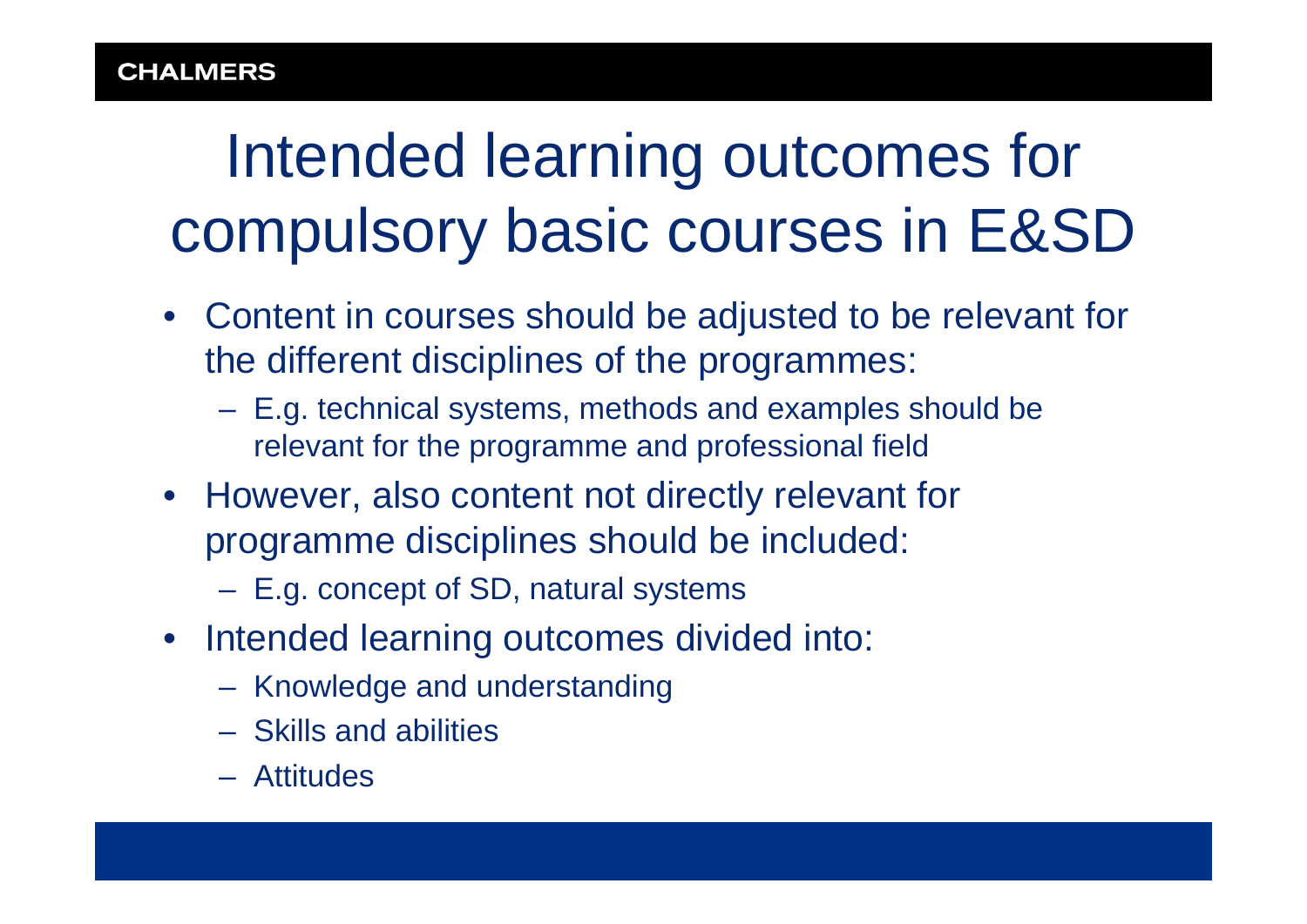### 2. Present situation

Example of sub-project:

- Inventory of compulsory basic courses in E&SD at Chalmers:
	- Content, teaching and learning activities, and student assessment methods
- Aim:
	- How courses relate to quality criteria
	- Identify problem areas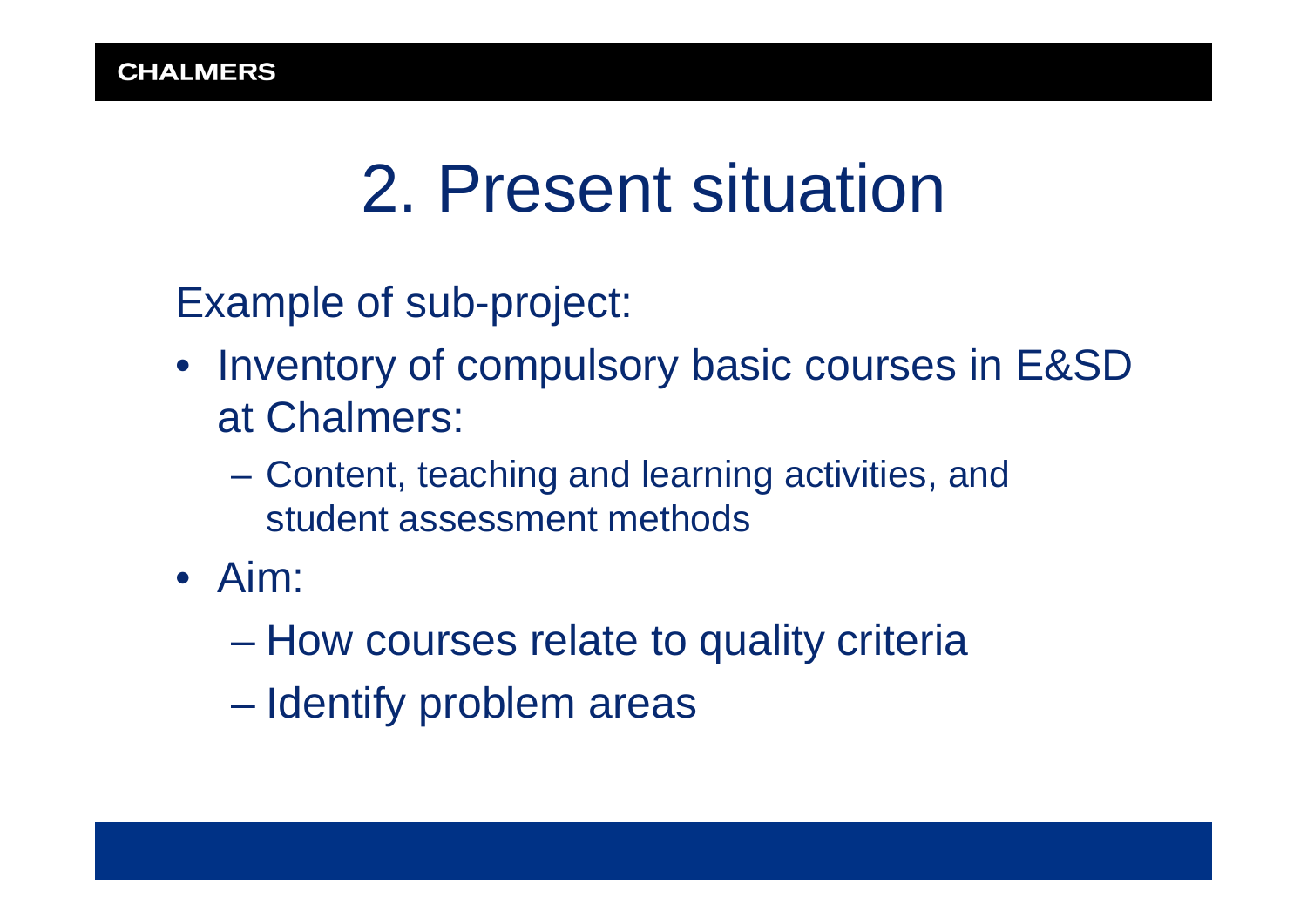Result of inventory

Often one single course, but in some programmes several parts of courses

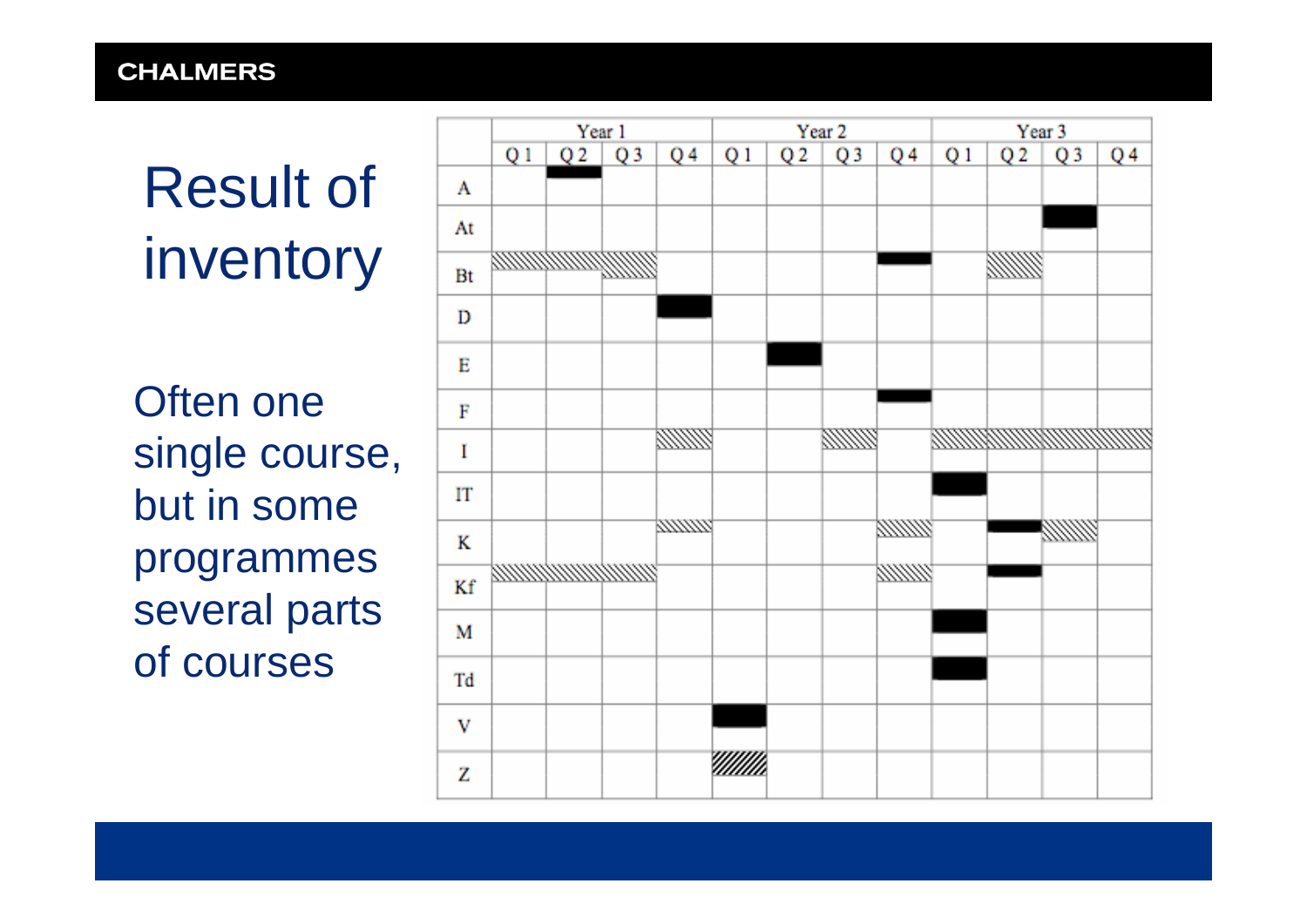### Analysis of results: Challenges

- Lack of common vision of appropriate student learning outcomes for E&SD courses
- Lack of common language, e.g. different use of terms
- Some teachers and programme leaders express a fear of too strong control from the top management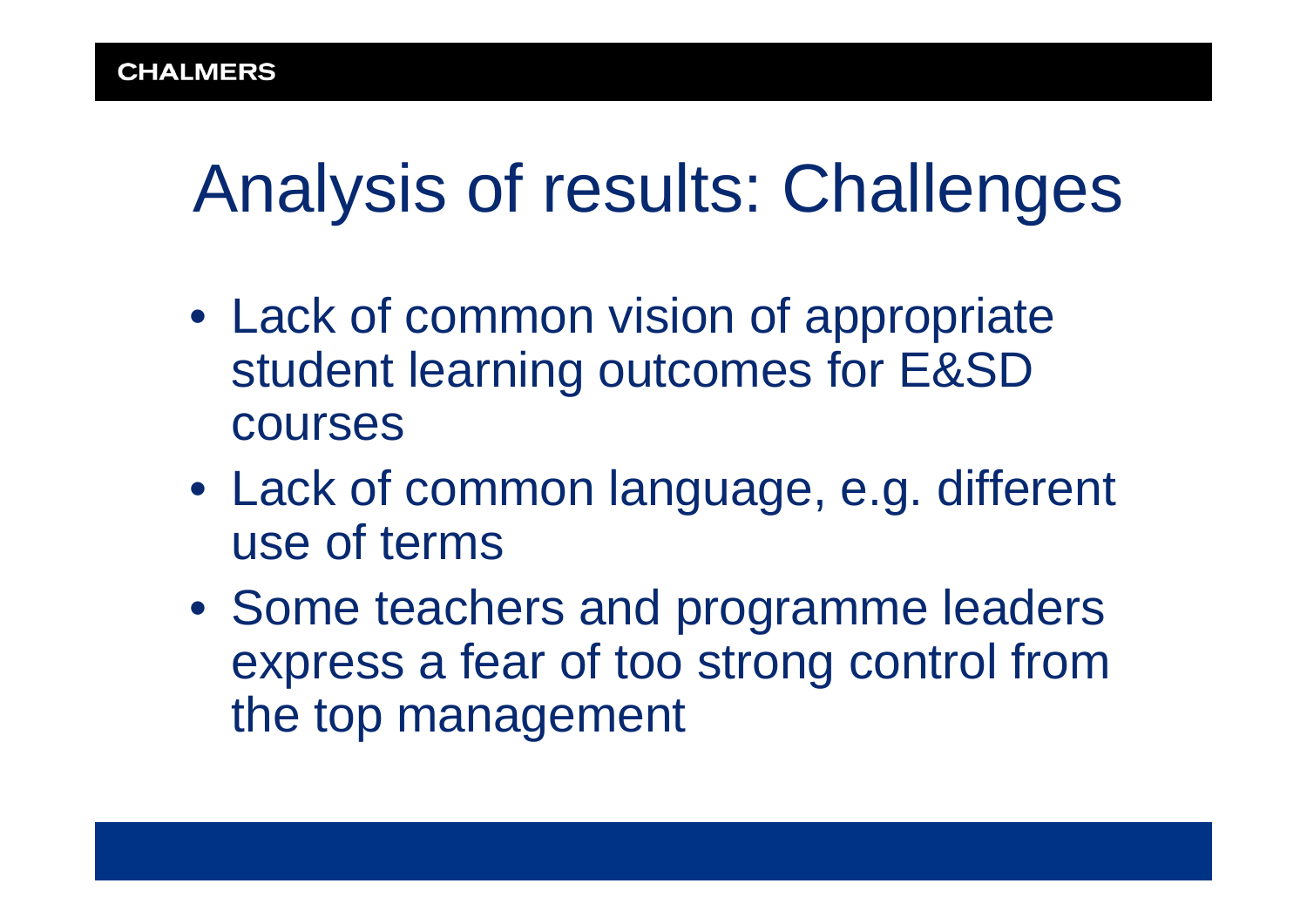### 3. Desired future

Example of sub-project:

- Good examples in ESD:
	- Program curricula, course syllabi, teaching and learning activities
- Aim:
	- Inspire and facilitate for teachers and programme directors in making changes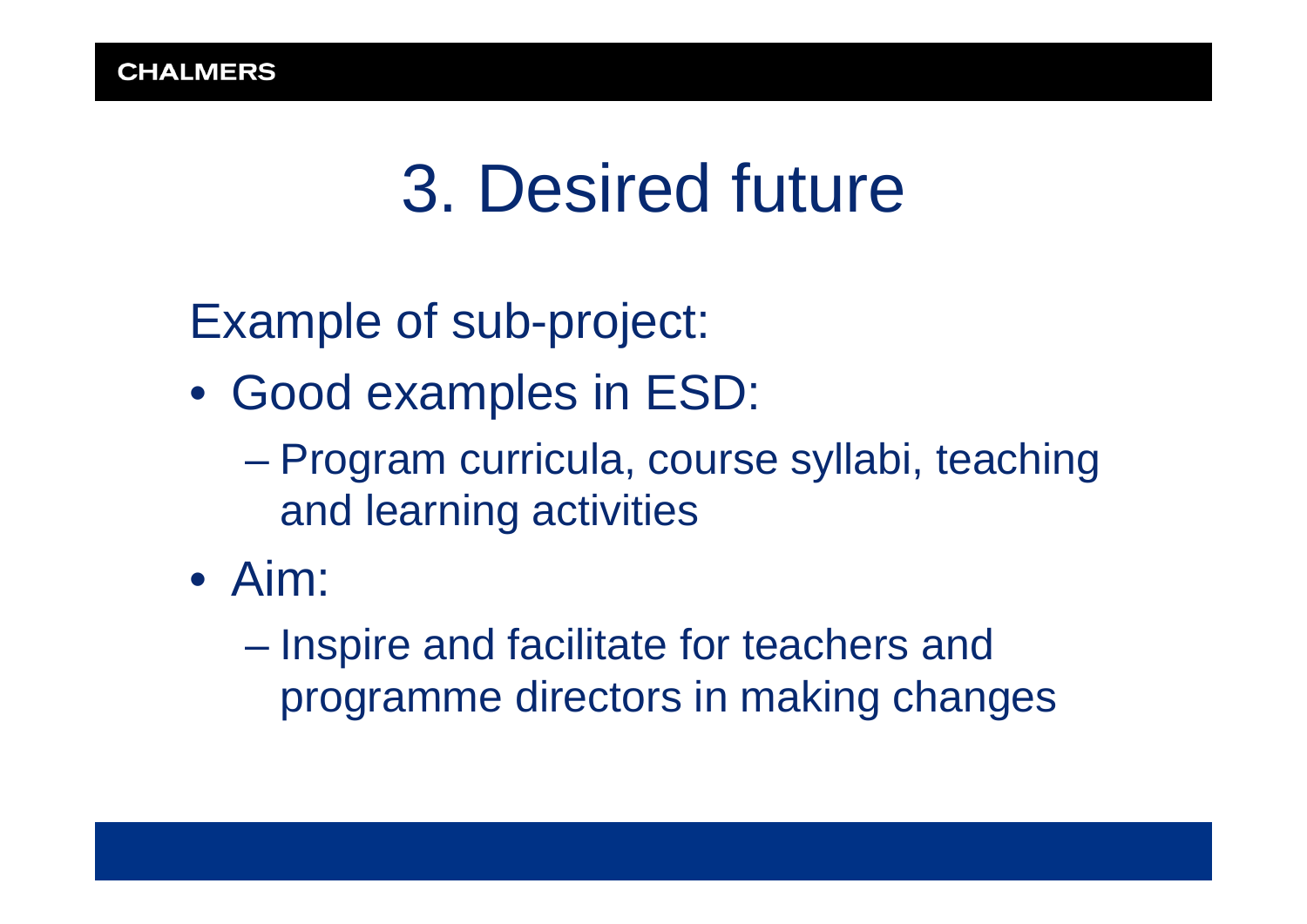### Good teaching examples

- What is a "good" example?
- Collect examples at Chalmers: – Single activities, courses, programmes
- Find a model for presenting them:
	- Is a webpage a good idea?
	- Report
- Collect examples at a forthcoming ESD course for teachers at Chalmers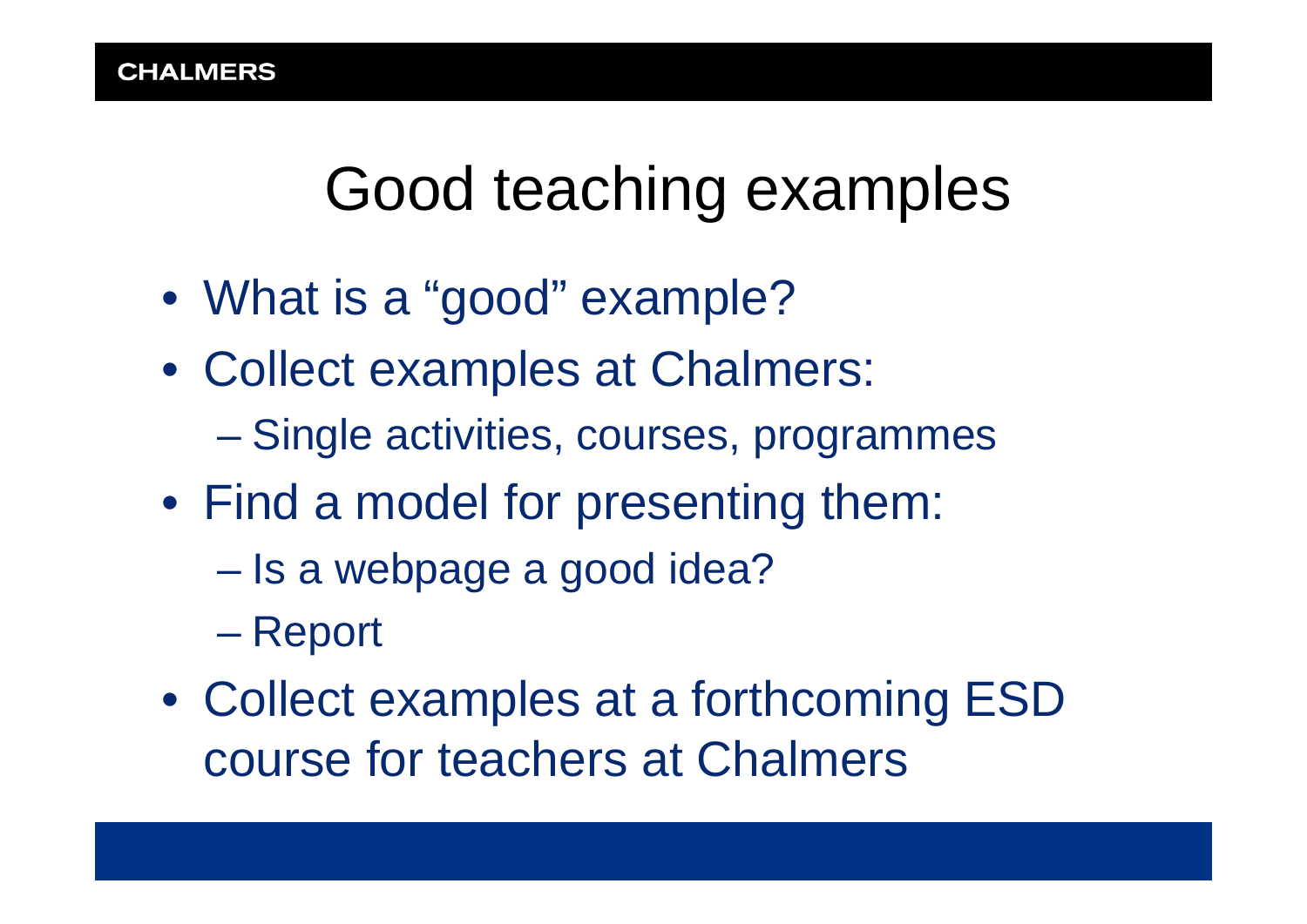### 4. Actions towards desired future

Example of sub-project:

- Resource group to support integration of E&SD in other courses
- Aim:
	- To make things happen!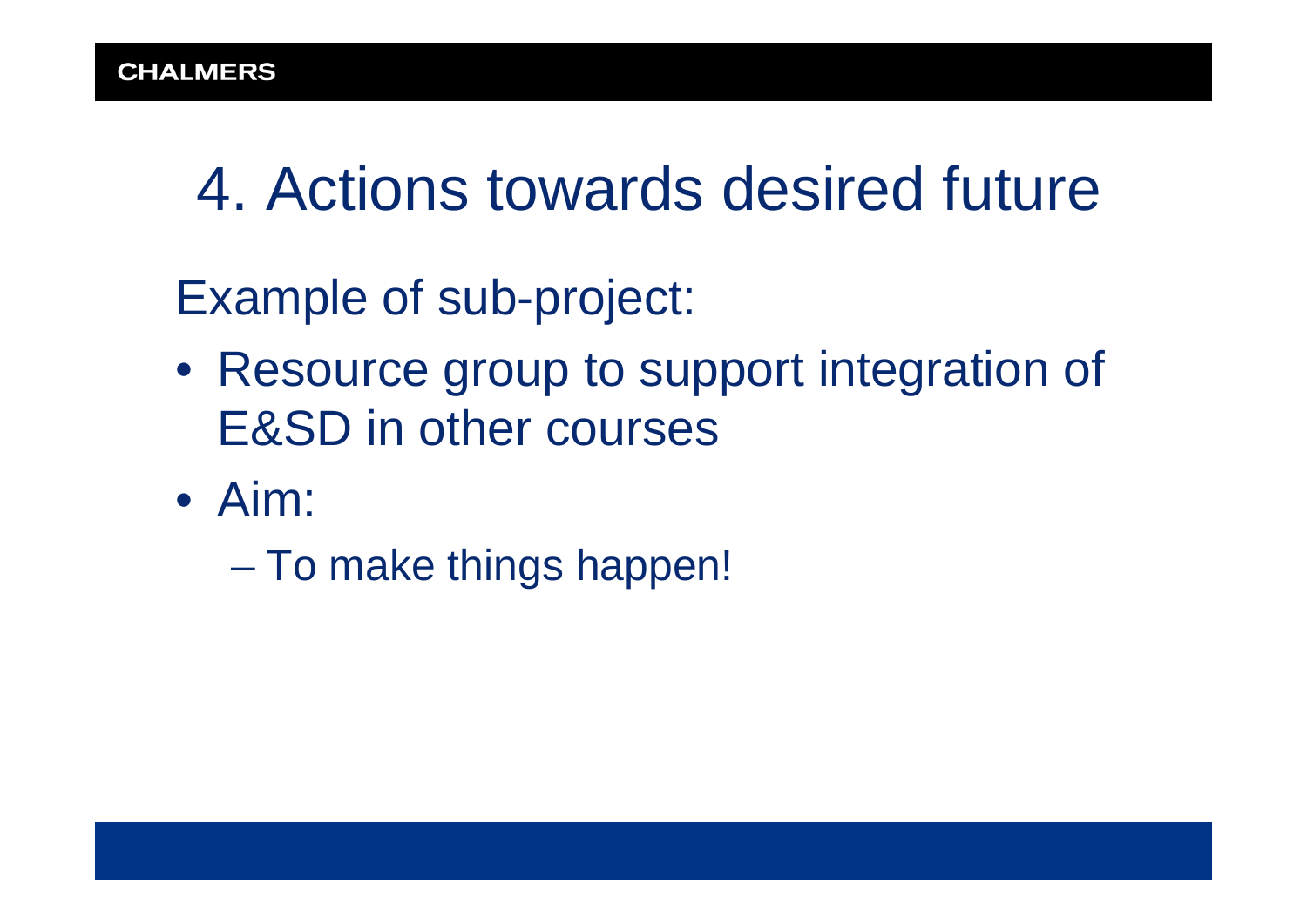### The resource group

- Includes teachers/researchers from different engineering disciplines/departments at Chalmers, working part time in group
- Purpose: To motivate and support teachers and programme directors in integrating SD in courses and programmes
- Other courses than the compulsory courses on E&SD => challenge:
	- Teachers not used to teach on SD
	- Teachers yet not obliged to include SD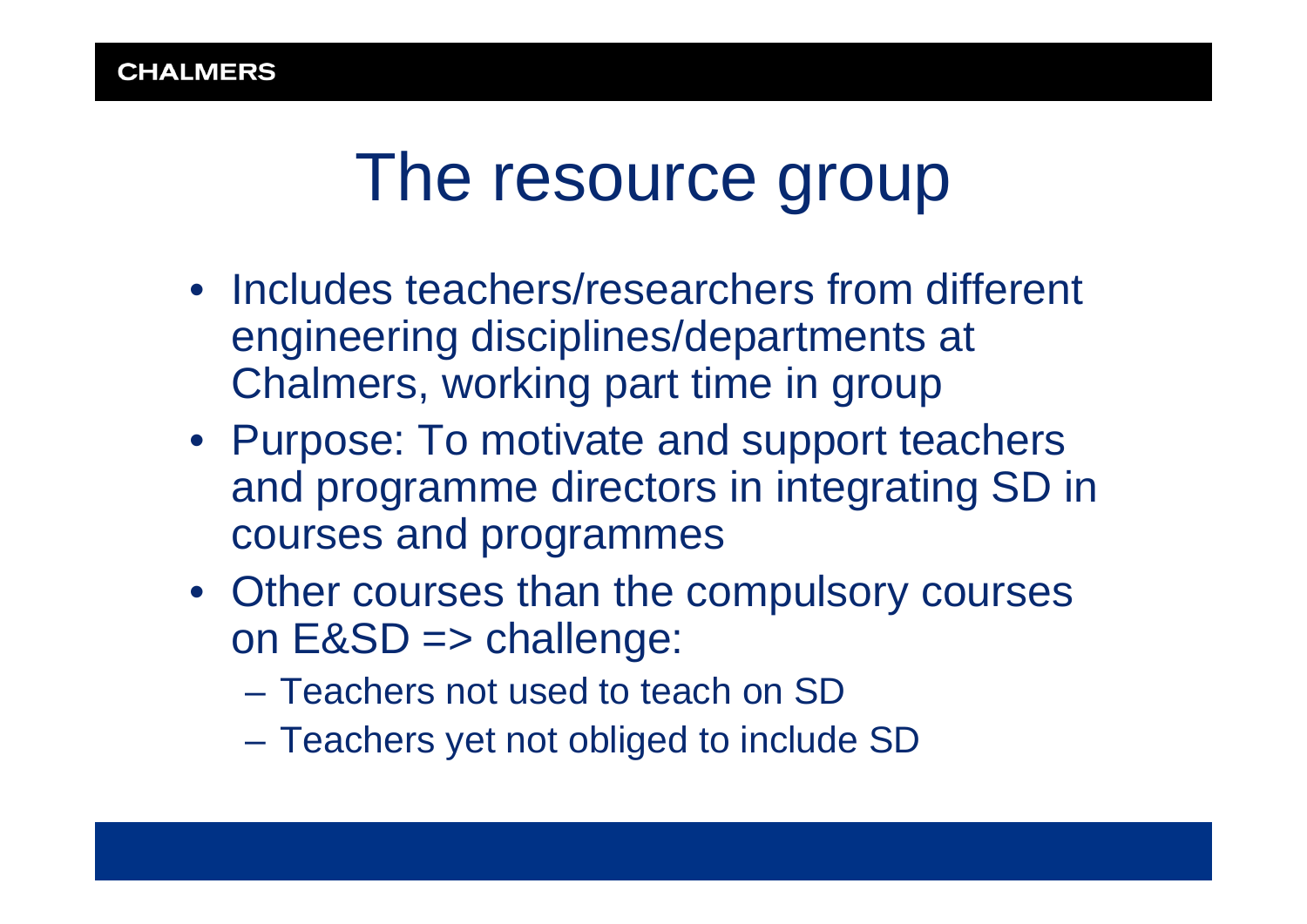Individual interaction method developed at Delft University of Technology

Approach teachers individually or in small groups

Key question: How does your topic/course contribute to SD?

- common grounds for further discussion
- teacher immediately starts reflecting on the topic – a learning process starts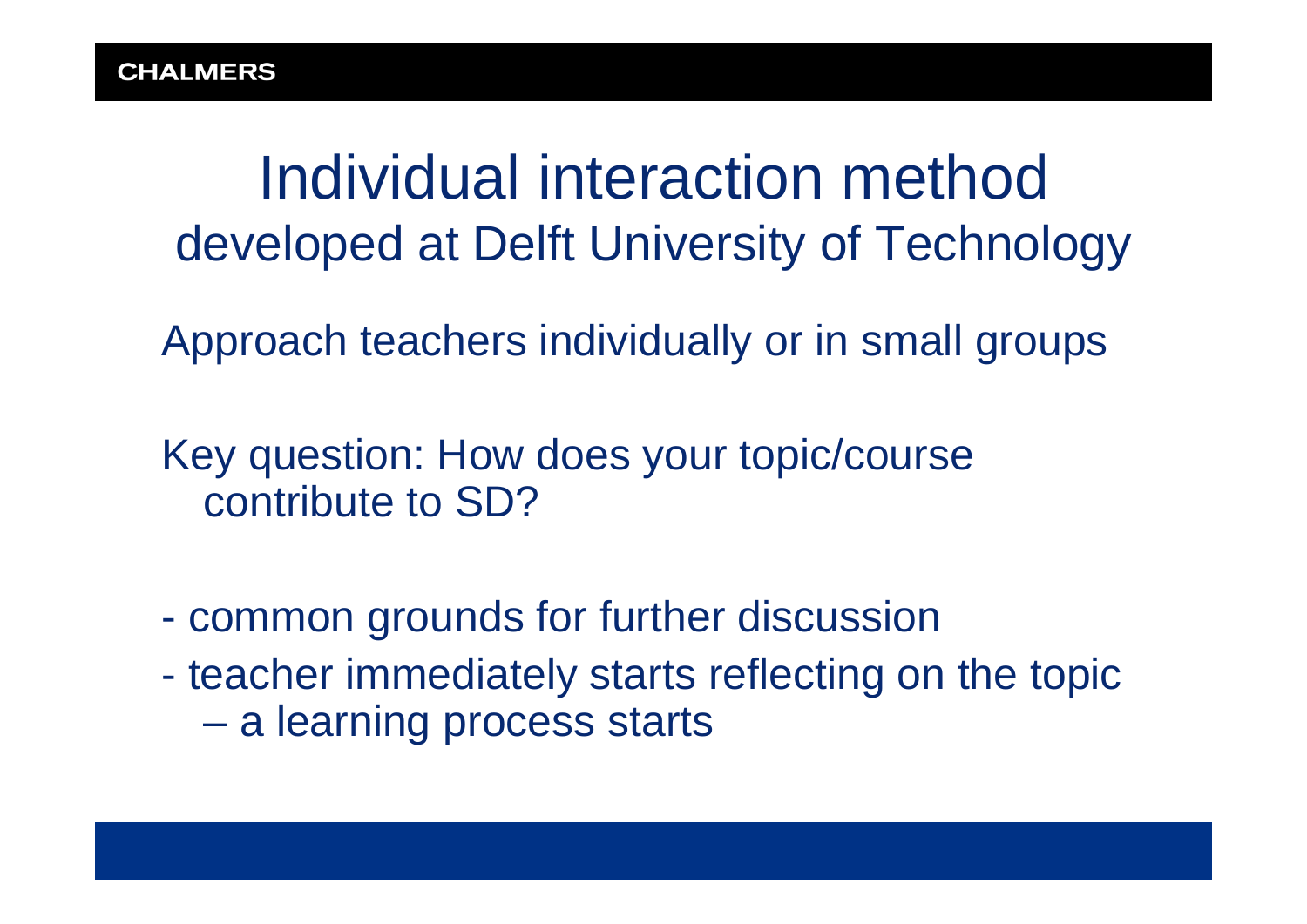#### Some lessons learnt in the ESD project, recommendations

- Valuable to have consistent and durable commitment from the university management
- Valuable to have some body/organisation that have the main responsibility => Centre for Environment and Sustainability, the ESD project
- Cater on parallel processes of change
- Stimulate learning through individual interaction
- Approach all levels in the educational organization
- ESD integration must be a long-term development process – requires patience and process orientation